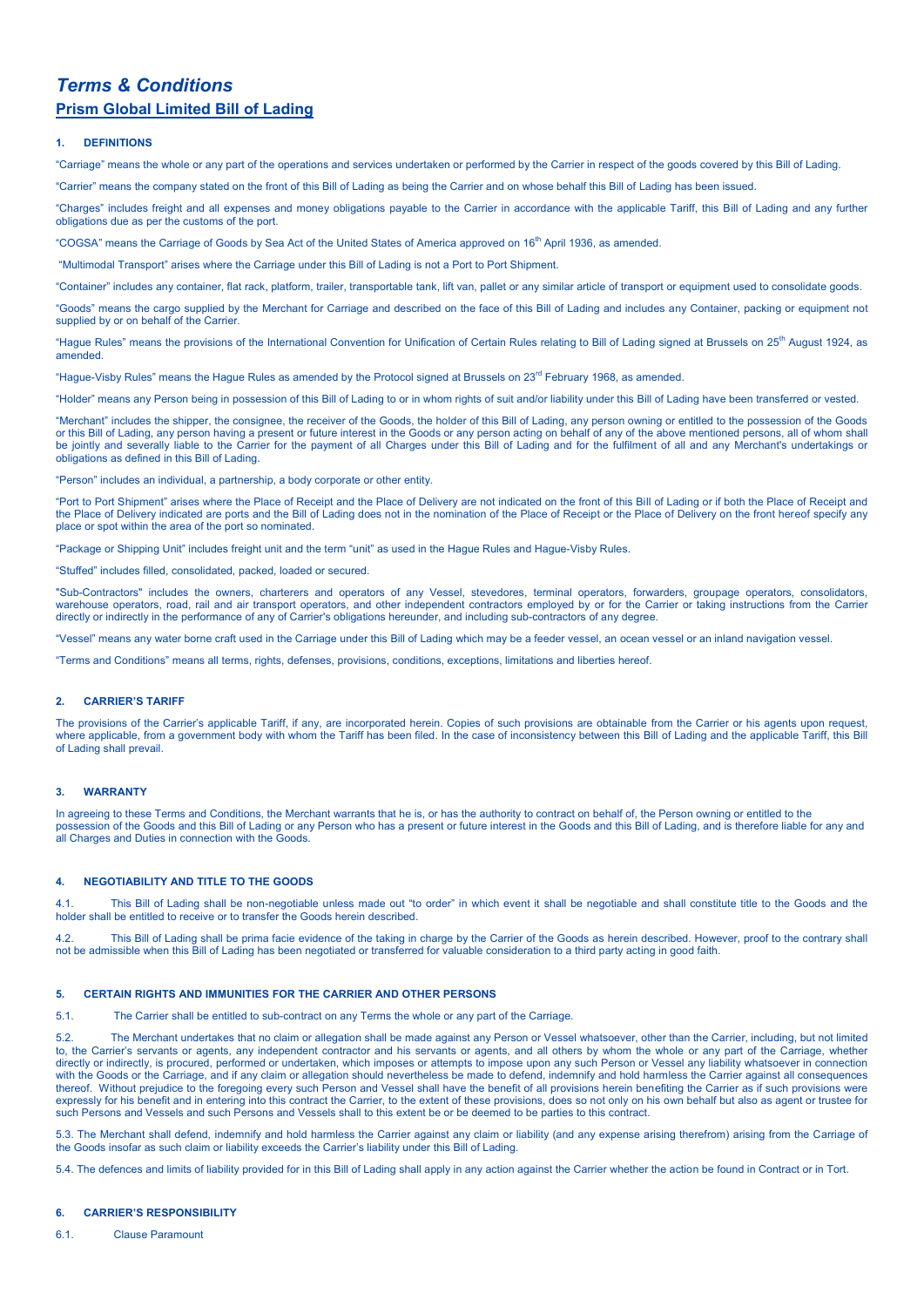6.1.1. All Carriage under this Bill of Lading shall have effect subject to any legislation enacted in any country making the Hague or Hague-Visby Rules compulsorily applicable and in the absence of any such legislation, in accordance with the Hague-Visby Rules or US COGSA (in the case of Carriage to or from the United States of America).

6.1.2 If, with exception of clause 7.1.9 any Terms of this Bill of Lading are held repugnant to the Hague Rules, Hague-Visby Rules, US COGSA or any other compulsorily applicable legislation then such provision shall be null and void without invalidating the remaining provisions hereof.

6.1.3. References in the Hague, Hague-Visby or US COGSA. to carriage by sea shall be deemed to include references to inland waterways or waterborne carriage.

#### 6.2. Port-to-Port shipment

6.2.1. When loss or damage has occurred between the time of loading of the Goods by the Carrier at the Port of Loading and the time of discharge by the Carrier at the Port of Discharge, the responsibility of the Carrier shall be determined in accordance with the Hague, Hague-Visby Rules or US COGSA, as such may be compulsorily applicable.

6.2.2. The Carrier shall not be responsible for any fault of his personnel and of the Vessel's Crew in cases of damage or loss caused by fire or explosion on board the Vessel or caused by the navigation or management of the Vessel, in the latter case save for damage or loss caused when executing measures which were predominantly taken in the interest of the Goods ("Error in Navigation and Fire Defenses").

6.2.3. The Carrier shall not be responsible for any fault of other Persons involved in the navigation or management of the Vessel, in particular pilots on board of the Vessel or the Crew of a tug boat assisting the Vessel, in cases of damage or loss caused by the navigation or the management of the Vessel, save for damage or loss caused when executing measures which were predominantly taken in the interest of the Goods.

6.2.4. Prior to loading and after discharge the Carrier is not deemed to have custody of the Goods. The carrier is not responsible for acts or omissions of a terminal operator or any other freight station to which the Goods were submitted either by the Carrier or the Merchant. In the event that the Bill of Lading covers a shipment to or from the USA, however, US COGSA shall be applicable before the Goods are loaded on and after they are discharged from the vessel.

6.2.5. Unless notice of loss or damage be given in writing to the Carrier or his agent at the Port of Discharge before or at the time of the removal of the Goods into the custody of the person entitled to delivery thereof under the contract of Carriage, or, if the loss or damage is not apparent, within three(3) consecutive days, such removal shall be *prima facie* evidence of the delivery by the Carrier as described in this Bill of Lading and any such loss or damage which may have occurred to the Goods shall be deemed to be due to circumstances which are not the responsibility of the Carrier. The notice must clearly specify the damage. Notwithstanding the aforesaid, if a Container has been delivered to the Merchant, the Merchant must prove that the damage to or loss of the Goods did not occur during the period after delivery, when the Container was in the custody of the Merchant.

6.2.6. Compensation shall be calculated by reference to the value of the Goods at the place and the time they are delivered to the Merchant, or at the place and the time they should have been delivered. For the purpose of determining the extent of the Carrier's liability for loss of or damage to the Goods, the sound value of the Goods is agreed to be the invoice value plus Freight and insurance if paid

6.2.7. In the event that the Bill of Lading covers a shipment from or to the USA US COGSA shall apply. US COGSA shall also be applicable before the Goods are loaded on or after they are discharged from the vessel in the USA.

#### 6.3. Multimodal Transport

6.3.1. Where the Carriage is Multimodal Transport, the Carrier undertakes to perform and/or in its own name to procure performance of the Carriage from the Place of Receipt or the Port of Loading whichever is applicable, to the Port of Discharge or the Place of Delivery whichever is applicable. The Carrier shall be under no liability whatsoever for loss or damage to the Goods occurring before or after the applicable points, and the Carrier shall be liable for loss or damage occurring from the time that the Goods are taken into its charge until the time of delivery only to the extent provided herein.

6.3.2. If the stage of Carriage where the loss or damage occurred is known, the Carriers' liability shall be determined as follows:

(a) by the provisions contained in any international convention or national law, which provisions cannot be departed from by private contract to the detriment of the Merchant, and would have applied if the Merchant had made a separate and direct contract with the Carrier in respect of the particular stage of the Carriage where the loss or damage occurred ; or

(b) If no international convention or national law is applicable as described in clause 6.3.2 (a),or when national law provides for liability exceeding 2 SDRs per kilogram of the gross weight of the goods lost or damaged or US \$ 500 per Package or Shipping unit, then the liability of the Carrier shall in no event exceed US \$ 500 per Package or Shipping unit or 2 SDRs per kilogram of the gross weight of the Goods lost or damaged whichever is lesser at Carrier's option, or in respect of which the claim arises, or the value of such Goods, whichever is lesser

(c) If it is established that loss or damage occurred during the port-to-port leg the "Error in Navigation and Fire Defenses" as per Clause 6.2.2. apply.

(d) If it is established that loss or damage occurred during the port-to-port leg for reasons stipulated in Clause 6.2.3 above, Clause 6.2.3. applies.

(e) In the event that part of the Multimodal Transport is a shipment to or from the USA and the damage to or loss of the Goods occurs at the time between the loading at the Port of Loading and the discharging at the Port of Discharge, US COGSA shall apply. US COGSA also applies before the Goods are loaded on or after they are discharged from the vessel in the USA.

(f) With respect to road Carriage between countries in Europe liability shall be determined in accordance with the Convention on the Contract for the International Carriage of Goods by Road (CMR), dated May 19, 1956 ; and during rail Carriage between countries in Europe according to the International Agreement on Railway Transports (CIM), dated February 25, as amended

6.3.3. If the stage of Carriage when the loss or damage occurred is not known, the loss or damage shall be presumed to have occurred during the ocean voyage and shall in no event whatsoever and howsoever arising, as defined in this Bill of Lading, exceed 2 SDRs per kilogram of gross weight of the Goods lost or damaged or US \$ 500 or SDR 666,67 per Package or Shipping unit, lost or damaged, or the value of such Goods, whichever is lesser.

(a) Compensation shall be calculated by reference to the value of the Goods at the time they were delivered to the Carrier of Carriage.

(b) In the event that the law which is applicable under clause 6.2.1 is not mandatory and provides for liability exceeding 2 SDRs per kilogram, of the gross weight of the Goods lost or damaged or US \$ 500 per Package or Shipping unit lost or damaged the maximum liability shall be 2 SDRs per kilogram of the gross weight of the goods lost or damaged, or US \$ 500 per Package or Shipping unit lost or damaged whichever is lesser at Carrier's option, or in respect of which the claim arises, or the value of such Goods, whichever is lesser.

6.4. Subject to the applicable restrictions in statutory law and international conventions, the Carrier shall not be liable for damage caused by error in navigating or handling the vessel, including errors caused by the arrangement of a group of tugs or pushers.

#### 6.5. Change of Destination by Merchant

In the event that the Merchant requests the Carrier to deliver the Goods at a port or place other than the Port of Discharge or the Place of Delivery originally designated in this Bill of lading and the Carrier in its absolute discretion agrees to such request, such further Carriage will be undertaken on the basis that the Bill of Lading Terms and Conditions are to apply to such Carriage.

## **7. GENERAL PROVISIONS**

# 7.1. Sundry Liability Provisions

7.1.1. Hague Rules/Hague-Visby Rules

In the event that suit is brought in a Court other than the Court as provided for in Clause 26 and such Court contrary to Clause 26 accepts jurisdiction, then the Hague-Visby Rules are compulsorily applicable, if this Bill of Lading has been issued in a country where the Hague-Visby Rules are compulsorily applicable the Carrier's liability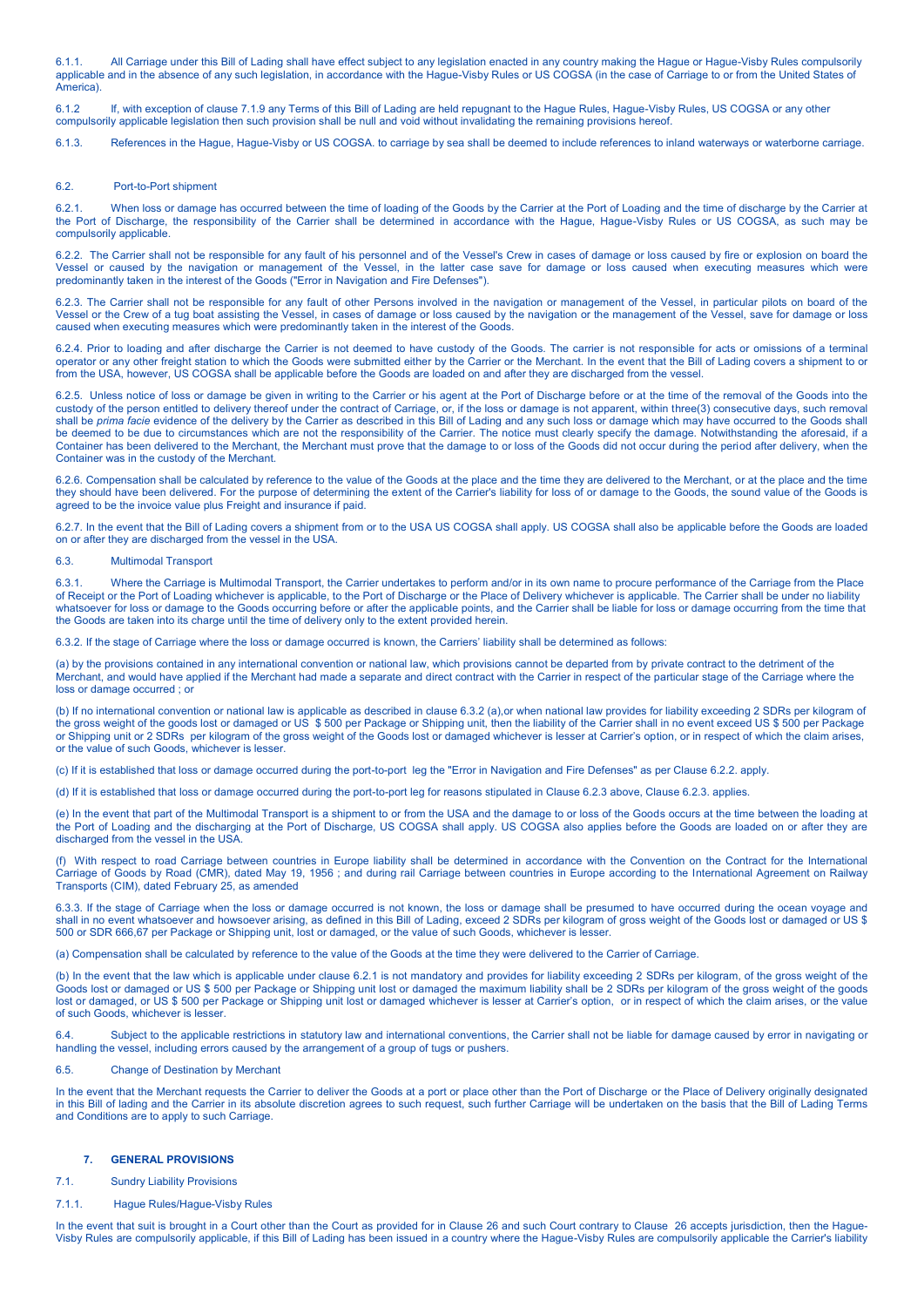shall not exceed 2 SDRs per kilo of gross weight of the Goods lost or damaged, or SDR 666,67 per shipping unit, or the value of such Goods whichever is lesser. If this Bill of Lading has been issued in a country in which the Hague Rules apply, the Carrier's liability shall not exceed GBP 100 per Package or unit.

#### 7.1.2. US COGSA

Notwithstanding any of the foregoing to the contrary, in the event that suit is brought in a court in the USA and such court, contrary to Clause 26 accepts jurisdiction, then US COGSA shall be compulsorily applicable to this contract of Carriage if this Bill of Lading covers a shipment to or from the USA. The provisions set forth in US COGSA shall also govern before the Goods are loaded on and after they are discharged from the Vessel. The Carrier's maximum liability in respect to the Goods shall not exceed US \$ 500 per Package or, where the Goods are not shipped in packages, US \$ 500 per customary freight unit unless the nature and value of the Goods has been declared by the Merchant and inserted in writing on page 2 of the Bill of Lading and said Merchant shall have paid the applicable *ad valorem* freight rate set forth in Carrier's Tariff.

# 7.1.3. Delay and Consequential loss

Save as otherwise provided herein, the Carrier shall in no circumstances be liable for direct, indirect or consequential loss or damage caused by delay or any other cause whatsoever and howsoever caused. Without prejudice to the foregoing, if the Carrier is found liable for delay, liability shall be limited to the freight applicable to the relevant stage of the transport. It is hereby agreed that ad valorem arrangements pursuant to clause 7.1.5 shall have no application to any claim for delay.

(a) Unless expressly agreed, the Carrier does not undertake that the Goods shall arrive at the Port of Discharge or Place of Delivery at any particular time or to meet any particular market or use, and the Carrier shall not be liable for any loss or damage caused by delay.

(b) If notwithstanding the foregoing the Carrier is held responsible for the consequences of any delay, the Carrier's liability is limited to an amount to one time the freight applicable to the relevant stage of the transport. The limitation does not apply if it is proved that the delay in delivery resulted from an act or omission of the Carrier himself done with the intent to cause damage, or recklessly and with knowledge that damage would probably result.

#### 7.1.4. Package or Shipping Unit Limitation

Where the Hague Rules, the Hague-Visby Rules, or any legislation making such Rules compulsorily applicable (such as COGSA) to this Bill of Lading apply, the Carrier shall not, unless a declared value has been noted in accordance with clause 7.1.5 below, be or become liable for any loss or damage to or in connection with the Goods in an amount per Package or Shipping unit in excess of the Package or Shipping unit limitation as laid down by such Rules or legislation.

#### 7.1.5. Ad Valorem: Shipper's declared Value of Package or Shipping Unit

The Merchant agrees that higher compensation than that provided for in this Bill of Lading may not be claimed unless the nature and value of the Goods have been declared by the Merchant prior to the commencement of the Carriage, and inserted on the front of this Bill of Lading in the space provided and extra freight paid on such declared value, if required. In such case, the declared value if embodied in the Bill of Lading shall be the basis for calculating the Carrier's liability (if any), provided that such value shall only be *prima facie* evidence, but shall not be conclusive evidence of such value and further provided that such declared value does not exceed the true value of the Goods at destination. Any partial loss or damage shall be adjusted *pro rata* on the basis of such declared value.

#### Definitions of Package or Shipping Unit and Limitation

(a) A "Package or Shipping Unit" is the largest individual unit of partially or completely covered or contained cargo made up by or for the Shipper which is delivered and entrusted to the Carrier, including palletized units and each container stuffed and sealed by the Shipper or on its behalf, although the Shipper may have furnished a description of the contents of such sealed container on this Bill of Lading.

(b) Where a Container is used to consolidate Goods and such Container is stuffed by the Carrier, the number of Packages or Shipping Units stated on the face of this Bill of Lading in the box provided shall be deemed the number of Packages or Shipping Units for the purpose of any limit of liability per Package or Shipping Unit provided in any international convention or national law relating to the carriage of Goods by sea.

(c) Except as aforesaid the Container shall be considered the Package or Shipping Unit. The words "Shipping Unit" shall mean each physical unit or piece of cargo not shipped in a Package, including articles or things of any description whatsoever except Goods shipped in bulk, and irrespective of the weight or measurement unit employed in calculating freight charges, the limitations applicable thereto shall be the limitation provided in such convention or law which may be applicable, and in no event shall anything herein be shipped construed to be a waiver of limitation as to Goods shipped in bulk.

(d) Where the Hague Rules or Hague-Visby Rules or any legislation making such rules compulsorily applicable (such as COGSA) to this Bill of Lading apply, the Carrier shall not, unless a declared value has been noted, be or become liable for any loss or damage to or in connection with the Goods in an amount per Package or Shipping Unit in excess of the Package or Shipping Unit limitation as laid down by such rules or legislation. Such limitation amount according to COGSA is US \$ 500, and according to Hague-Visby is 666.67 SDRs per Package or Shipping Unit. If no limitation amount is applicable under such rules or legislation, the limitation shall be US \$ 500 per Package or Shipping Unit.

#### 7.1.7. Rust, etc.

It is agreed that superficial rust, oxidations or any like condition due to moisture, is not a condition of damage but is inherent to the nature of the Goods and acknowledgement of receipt of the Goods in apparent good order and condition is not a representation that such conditions of rust, oxidation or the like did not exist on receipt.

#### 7.1.8. Notice of Loss or Damage

The Carrier shall be deemed prima facie to have delivered the Goods as described in this Bill of Lading unless notice of loss of, or damage to, the Goods, indicating the general nature of such loss or damage, shall have been given in writing to the Carrier or to his representative at the Place of Delivery before or at the time of removal of the Goods into the custody of the person entitled to delivery thereof under this Bill of Lading or, if the loss or damage is not apparent, within three (3) consecutive days thereafter.

# 7.1.9. Time bar

The Carrier shall be discharged of all liability unless suit is brought in the proper forum and written notice thereof received by the Carrier within nine months after delivery of the Goods or the date when the Goods should have been delivered. In the event that such time period shall be found contrary to any convention or law compulsorily applicable, the period prescribed by such convention or law shall than apply but in that circumstance only.

# 7.1.10. Scope of Application and exclusions

(a) The rights, defences', limitations and liberties of whatsoever nature provided for in this Bill of Lading shall govern in any action against the Carrier for loss or damage or delay, howsoever occurring and whether the action be founded in contract or in tort.

(b) Save as otherwise provided herein, the Carrier shall in no circumstances whatsoever and howsoever arising be liable for direct or indirect or consequential loss or damage or loss of profits, unless it is established that the Carrier himself acted with the intent to cause damage, or recklessly and with knowledge that damage would probably result. The Merchant shall indemnify the Carrier against any customs liabilities even if caused by loss of the Goods.

#### **8. MERCHANT'S RESPONSIBILITY**

8.1. All persons coming within the definition of Merchant in Clause 1 shall be jointly and severally liable to the Carrier for the fulfilment of all obligations and warranties undertaken by the Merchant either in this Bill of Lading, or required by law. The Merchant shall indemnify the Carrier against all loss, damage, expenses and fines, arising or resulting from any breach of these obligations and warranties.

8.2. The Merchant shall comply with all applicable laws, regulations and/or requirements of customs, ports and/or other authorities and shall bear and pay all duties, taxes, fines, imposts, expenses or losses (including Freight for any additional Carriage) incurred or suffered by reason of any failure to so comply, or by reason of any illegal, incorrect, or insufficient marking, number or addressing of the Goods or the discovery of any drugs, narcotics, stowaways or other illegal substances within Containers packed by the Merchant or inside Goods supplied by the Merchant, or stamp duty imposed by any country, and shall indemnify the Carrier in respect thereof.

8.3. The Merchant shall immediately redeliver, to a place nominated by the Carrier, the Containers and other equipment in like good order and condition, undamaged, empty, odour free, cleaned and with all fittings installed by the Merchant removed and without any rubbish, dunnage or other debris inside.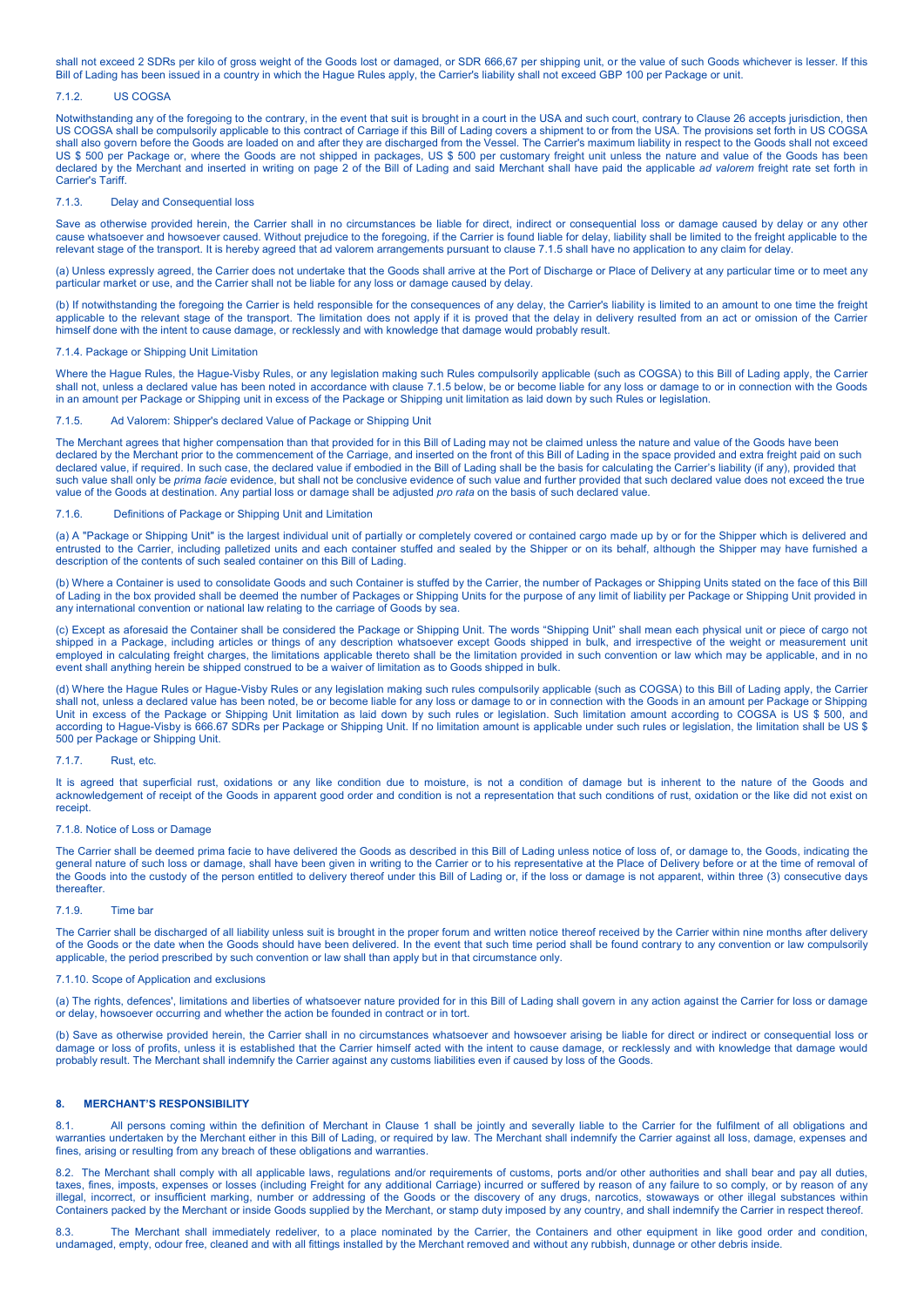The Merchant shall be liable to indemnify the Carrier for any and all costs for incurred reinstating or replacing Containers and other equipment not immediately returned in the condition as specified above, and for any and all costs directly or indirectly caused by or as a result of delay, including the reasonable legal expenses and costs of recovering the costs incurred and interest thereon.

8.4. The description and particulars of the Goods set out on the face hereof are furnished by the Merchant and the Merchant warrants to the Carrier that the description and particulars including, but not limited to, of weight, content, measure, quantity, quality, condition, marks, numbers and value are correct.

8.5. The Merchant undertakes that the Goods are packed in a manner adequate to withstand the ordinary risks of Carriage having regard to their nature and in compliance with all laws, regulations and requirements which may be applicable.

8.6. No Goods which are or may become dangerous, inflammable or damaging or which are or may become liable to damage any property or person whatsoever shall be tendered to the Carrier for Carriage without the Carrier's expressed consent in writing and without the Container or other covering in which the Goods are to be transported and the Goods being distinctly marked on the outside so as to indicate the nature and character of any such articles and so as to comply with all applicable laws, regulations and requirements. If any such articles are delivered to the Carrier without such written consent and marking or if in the opinion of the Carrier the articles are or are liable to become of a dangerous, inflammable or damaging nature, the same may at any time be destroyed, disposed of, abandoned, or rendered harmless without compensation to the Merchant and without prejudice to the Carrier's right to Charges. Whether or not the Merchant was aware of the nature of the Goods, the Merchant shall indemnify the Carrier against all claims, losses, damages or expenses arising in consequence of the Carriage of such Goods.

8.7. The Merchant shall be liable for the loss, damage, contamination, soiling, detention or demurrage before, during and after the Carriage of property (including, but not limited to, Containers) of the Carrier or any person or vessel (other than the Merchant) caused by the Merchant or any person acting on his behalf or of which the Merchant is otherwise responsible.

8.8. Any information on the front of this Bill of Lading relating to any invoice, export or import license, documentary credit, insurance certificate, order, contract or like matters is included solely at the request of the Merchant and is not verified by the Carrier. Any such information shall not constitute any declaration of value of the Goods and shall in no way increase Carrier's liability hereunder.

8.9. The Merchant shall defend, indemnify and hold harmless the Carrier against any loss, damage, claim, liability or expense whatsoever arising from any breach of the provisions of this clause 8 or from any cause in connection with the Goods for which the Carrier is not responsible.

# **9. CONTAINERS**

9.1. Goods may be stuffed by the Carrier in or on Containers and Goods may be stuffed with other Goods.

9.2. The Terms and Conditions of this Bill of Lading shall govern the responsibility of the Carrier in connection with arising out of the supply of a Container to the Merchant, whether supplied before or after the Goods are received by the Carrier or delivered to the Merchant.

9.3. If a Container has been stuffed by or on behalf of the Merchant :

9.3.1. The Carrier shall not be liable for loss of or damage to the Goods

(a) caused by the manner in which the Container has been stuffed;

(b) caused by the unsuitability of the Goods for Carriage in Containers;

(c) caused by the unsuitability or defective condition of the Container provided that where the Container has been supplied by or on behalf of the Carrier, this paragraph shall only apply if the unsuitability or defective condition arose (a) without any want of due diligence on the part of the Carrier or (b) would have been apparent upon reasonable inspection by the Merchant at or prior to the time when the Container was stuffed;

(d) if the Container is not sealed at the commencement of the Carriage except where the Carrier has agreed to seal the container.

9.3.2. The Merchant shall defend, indemnify and hold harmless the Carrier against any loss, damage, claim, liability or expense whatsoever from one or more of the matters covered by 9.3.1(a)(b)(c)(d) above.

9.4. Where the Carrier is instructed to provide a Container, in the absence of a written request to the contrary, the Carrier is not under any obligation to provide a Container of any particular type or quality.

# **10. TEMPERATURE CONTROLLED CARGO**

10.1. The Merchant undertakes not to tender for transportation any Goods which require temperature control without previously giving written notice (and filling in the box on the front of the Bill of Lading if this Bill of Lading has been prepared by the Merchant or a person acting on his behalf) of their nature and particular temperature range to be maintained and in the case of a temperature controlled Container stuffed by or on behalf of the Merchant further undertakes that the Container has been properly pre-cooled, that the Goods have been properly stuffed in the Container and that its thermostatic controls have been properly set by the Merchant before receipt of the Goods by the Carrier.

If the above requirements are not complied with the Carrier shall not be liable for any loss of or damage to the Goods caused by such non-compliance.

10.2. The Merchant should note that refrigerated Containers are not designed :

10.2.1. to freeze down cargo which has not been presented for stuffing at or below its designated carrying temperature and the Carrier shall not be responsible for the consequences of cargo being presented at a higher temperature than that required for the Carriage; nor

10.2.2. to monitor and control humidity levels, albeit a setting facility exists, in that humidity is influenced by many external factors and the Carrier does not guarantee the maintenance of any intended level of humidity inside any Container.

10.3. The term ' apparent good order and condition' when used in this Bill of Lading with reference to Goods which require refrigeration, ventilation or other specialized attention does not mean that the Goods when received were verified by the Carrier as being at the carrying temperature, humidity level or other condition designated by the Merchant.

10.4. With regard to refrigerated cargoes, the Carrier shall be deemed to have fulfilled his obligations under the Contract of Carriage and shall have no liability whatsoever if such refrigerated Goods are carried in a range of plus minus 2,5 degrees centigrade in regard to any temperature indicated on the front of this Bill of Lading.

10.5. The Carrier shall not be liable for any loss of or damage to the Goods arising from defects, derangement, breakdown, stoppage of the temperature controlling machinery, plant, insulation or any apparatus of the Container, provided that the Carrier shall before or at the beginning of the Carriage exercise due diligence to maintain the refrigerated Container in an efficient state.

# **11. INSPECTION AND DISPOSITION OF GOODS**

11.1. The Carrier or any person authorised by the Carrier shall be entitled, but under no obligation, to open any Container or Package at any time and to inspect the Goods.

11.2. If it appears at any time, in the sole judgment of Carrier, that the contents of the Container or any part thereof cannot safely or properly be carried or carried further, either at all, or without incurring additional expense or taking any measures in relation to the Container or its contents or any part thereof, the Carrier may at the sole risk and expense of the Merchant abandon the transportation thereof and/or take any measures and/or incur any reasonable additional expense to carry or to continue the Carriage or to store the same ashore or afloat under cover or in the open, at any place, which storage shall be deemed to constitute due delivery under this Bill of Lading. The Merchant shall indemnify the Carrier against all additional expenses resulting therefrom.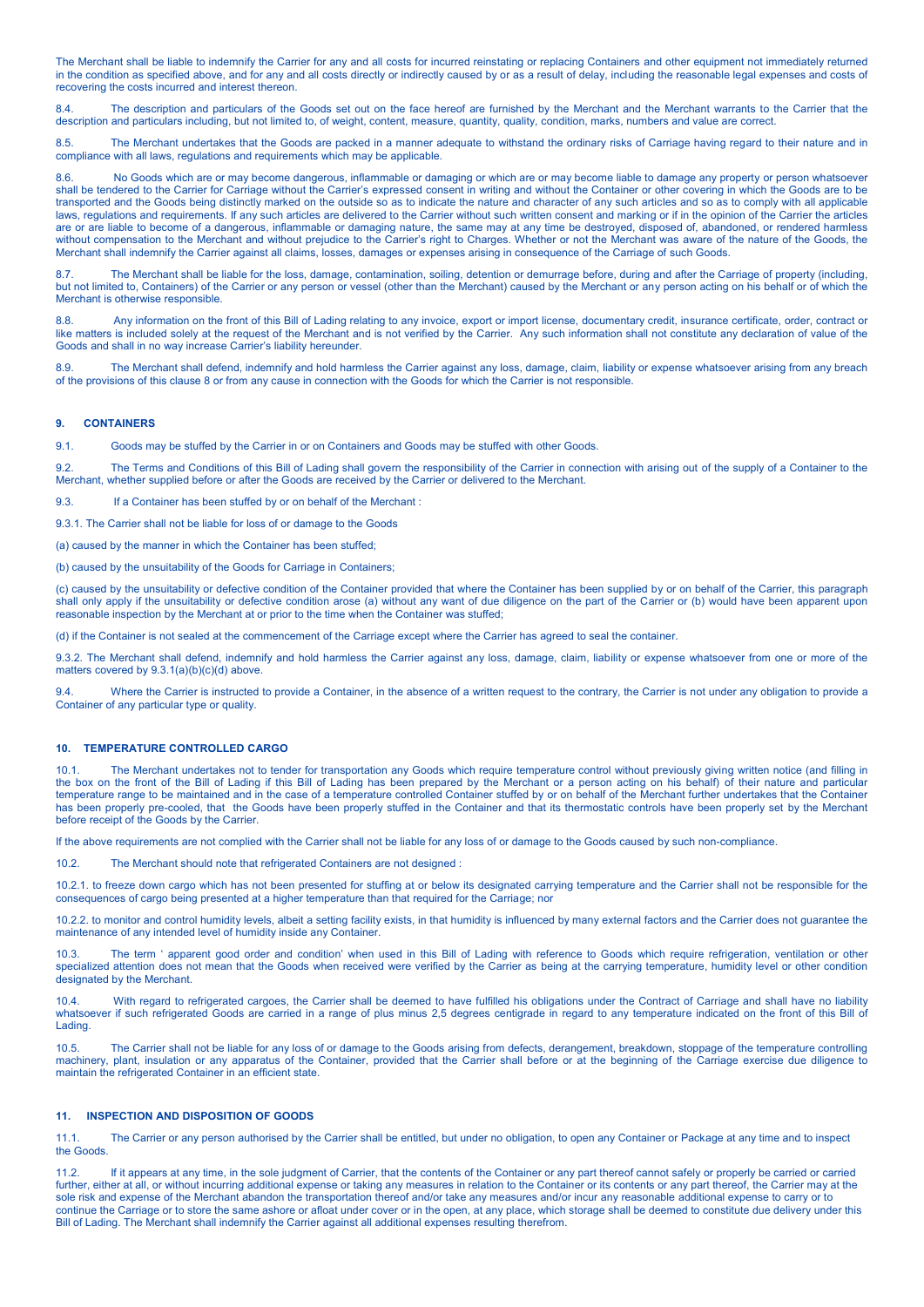11.3. The Carrier is not responsible for any damage or loss to Container or its contents resulting from inspection by customs or other authorities and Merchant shall be responsible for any expenses, costs, fines, or penalties incurred as a result of such inspection or otherwise.

11.4. The Carrier in exercising the liberties contained in this Clause shall not be under any obligation to take any particular measures and shall not be liable for any loss, delay or damage howsoever arising from any action or lack of action under this Clause.

# **12. MATTERS AFFECTING PERFORMANCES**

If at any time the Carriage is or is likely to be affected by any hindrance, risk, delay, difficulty or disadvantage of any kind (including the condition of the Goods), whensoever and howsoever arising (whether or not the Carriage has commenced) the Carrier may in its sole discretion:

Carry the Goods to the contracted Port of Discharge or Place of Delivery, whichever is applicable, by an alternative route to that indicated in this Bill of Lading or that which is usual for Goods consigned to that Port of Discharge or Place of Delivery. If the Carrier elects to invoke the terms of this Clause, he shall be entitled to charge such additional Freight as the Carrier may determine; or

12.2. Suspend the Carriage of the Goods and store them ashore or afloat under these Terms and Conditions and endeavour to forward them as soon as possible, but the Carrier makes no representations as to the maximum period of suspension. If the Carrier elects to invoke the terms of this clause , he shall be entitled to charge such additional Freight and costs as the Carrier may determine; or

12.3. Abandon the Carriage of the Goods and place them at the Merchant's disposal at any place or port which the Carrier may deem safe and convenient, whereupon the responsibility of the Carrier in respect of such Goods shall cease. The Carrier shall nevertheless be entitled to full Freight on the Goods received for the Carriage, and the Merchant shall pay any additional costs incurred by reason of the abandonment of the Goods. If the Carrier elects to use an alternative route or to suspend the Carriage under this Clause, this shall not prejudice its right to subsequently abandon the Carriage.

12.4. The liability of the Carrier in respect of the Goods shall cease on the delivery or other disposition of the Goods in accordance with the orders or recommendations given by any government or authority or any person purporting to act as or on behalf of such government or authority.

## **13. METHODS AND ROUTE OF TRANSPORTATION**

13.1. The Carrier may at any time and without notice to the Merchant::use any means of transport or storage whatsoever; load or carry the Goods on any Vessel whether named on the front hereof or not; transfer the Goods from one conveyance to another including transhipping or carrying the same on another Vessel than that named on the front hereof or by any other means of transport whatsoever: at any place unpack and remove Goods which have been stuffed in or on a Container and forward the same in any manner whatsoever; proceed at any speed and by any route in his discretion (whether or not the nearest or most or customary or advertised route) and proceed to or stay at any place whatsoever once or more often and in any order; load or unload the Goods from any conveyance at any place (whether or not the place is a port named on the front hereof as the intended Port of Loading or intended Port of Discharge); comply with any order or recommendations given by any government or authority or any person or body acting or purporting to acts or on behalf of such government or authority or having under the terms of the insurance on the conveyance employed by the Carrier the right to give orders or directions; permit the vessel to proceed with or without pilots, to tow or be towed or to be dry-docked; permit the vessel to carry livestock, Goods of all kinds, dangerous or otherwise, contraband, explosives, munitions or warlike stores and sail armed or unarmed.

13.2. The liberties set out in 13.1 above be invoked by the Carrier for any purposes whatsoever whether or not connected with the Carriage of the Goods. Anything done in accordance with 13.1 above or any delay arising therefrom shall be deemed to be within the contractual Carriage and shall not be a deviation of whatsoever nature or degree

#### **14. OPTIONAL STOWAGE, DECK CARGO AND LIVESTOCK**

14.1**.** Goods may be consolidated by the Carrier with other Goods in Containers.

14.2. Goods of any description whether packed in Containers or not may be stowed on or under deck without notice to the Merchant and such stowage shall not be a deviation of whatsoever nature or degree unless on the reverse side hereof it is specifically stipulated that the Containers or Goods will be carried under deck. If carried on deck, the Carrier shall not be required to note, mark or stamp on the Bill of Lading any statement of such Carriage being on deck. Subject to clause 18 and clause 19, such Goods whether carried on or under deck shall participate in General Average and such Goods (other than livestock) shall be deemed to be within the definition of Goods for the purposes of the Hague Rules or any legislation making such Rules or the Hague-Visby Rules compulsorily applicable (such as COGSA) to this Bill of **Lading** 

14.3. Goods (not being Goods stowed in Containers other than flats or pallets) which are stated on the front of this Bill of Lading to be carried on deck and livestock, whether or not carried on deck, are carried without responsibility on the part of the Carrier for loss or damage of whatsoever nature arising during Carriage by sea or inland waterway whether caused by unseaworthiness or negligence or any other cause whatsoever. The Merchant shall defend, indemnify and hold harmless the Carrier against all and any extra cost incurred for any reason whatsoever in connection with Carriage of livestock.

# **15. ISPS Code**

15.1. The Merchant must comply with the requirements of the ISPS Code. If the Carrier is held liable by any State Authority or any other third party the Merchant will indemnify and hold the Carrier harmless from any damages resulting from the violations of the ISPS Code by the Merchant.

15.2. The Merchant undertakes to pay the Carrier any costs or expenses whatsoever arising out of or related to security regulations or measures required by the port facility or any relevant authority in accordance with the ISPS Code in relation to the Merchant's Goods.

15.3. The Carrier is entitled to deviate the vessel to a different port and to unload the Goods there if the authorities in the Port of Discharge have increased its level of security according to the ISPS Code after the Goods have been loaded.

15.4. The Merchant undertakes to compensate any costs and expenses suffered by the Carrier because of a delay of the vessel resulting from a violation of the ISPS Code by the Merchant.

#### **16. DELIVERY OF GOODS**

If delivery of Goods or any part thereof is not taken by the Merchant at the time and place when and where the Carrier is entitled to call upon the Merchant to take delivery thereof, the Carrier shall be entitled without notice the remove from a Container the Goods or that part thereof is stuffed in or on a Container and to store the Goods or that part thereof ashore, afloat, in the open or under cover at the sole risk and expense of the Merchant. Such storage shall constitute due delivery hereunder, and thereupon the liability of the Carrier in respect of the Goods or that part thereof shall cease.

#### **17. DANGEROUS GOODS**

17.1. No goods which are or may become hazardous, dangerous, inflammable or damaging (including radioactive materials), shall be tendered to the Carrier for Carriage without his express consent in writing, and without the Container as well as the Goods themselves being distinctly marked on the outside so as to indicate the nature and character of any such Goods and so as to comply with any applicable laws, regulations or requirements. If any such Goods are delivered to the Carrier without such written consent and/or marking, or if in the opinion of the Carrier the Goods are or are likely to become of a dangerous, inflammable or damaging nature, they may at any time be destroyed, disposed of, abandoned, or rendered harmless without compensation to the Merchant.

17.2. The Merchant warrants that the Goods are sufficiently packed in compliance with all laws or regulations and requirements with regard to the nature of the Goods.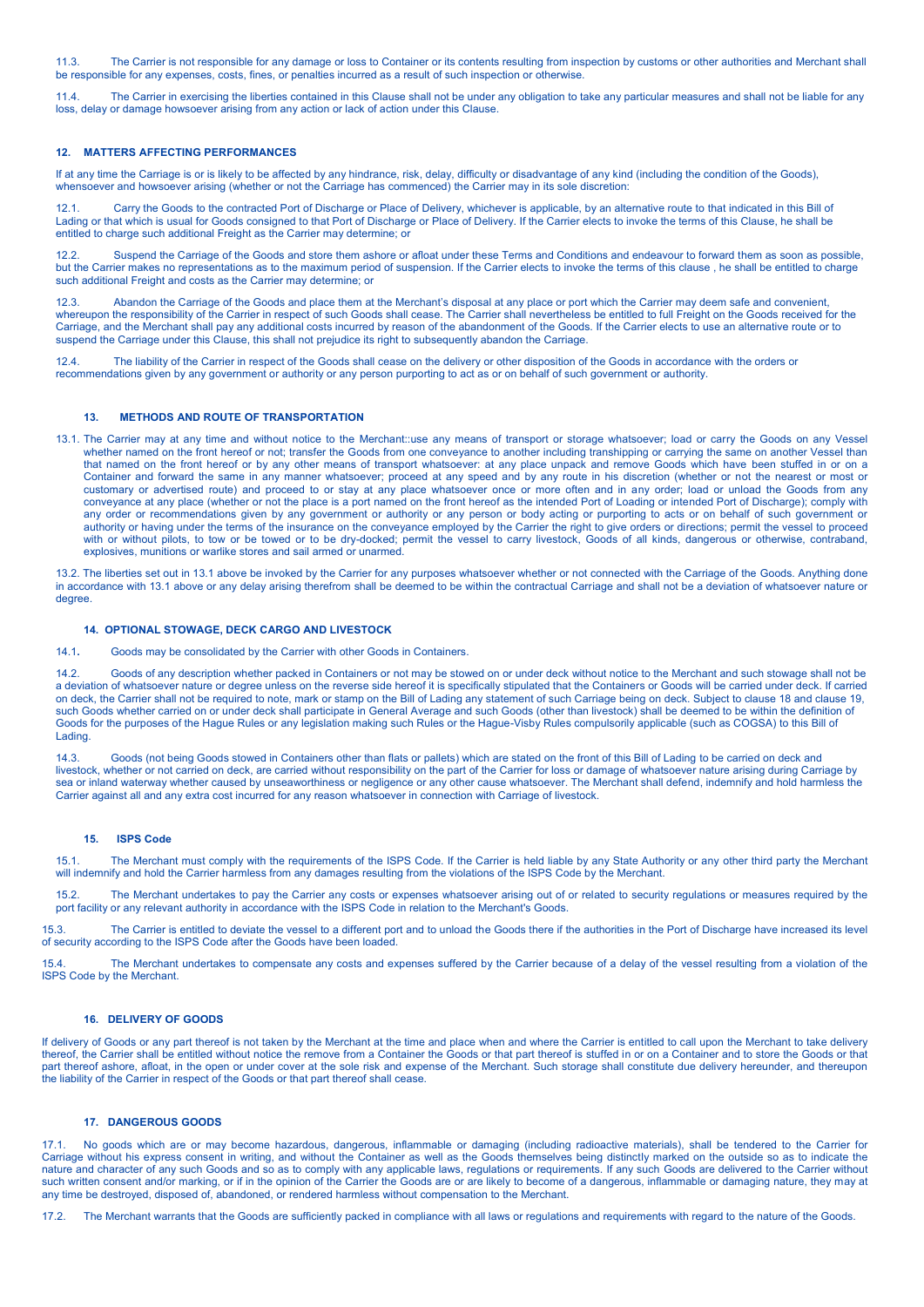17.3. Whether or not the Merchant was aware of the nature of the Goods, the Merchant shall indemnify the Carrier against all claims, losses, damages or expenses arising in consequence of the Carriage of such Goods.

# 17.4. Nothing contained in this Clause shall deprive the Carrier of any of his rights provided for elsewhere.

#### **18. BOTH-TO-BLAME COLLISION**

If the vessel on which the Goods are carried (the carrying vessel) comes into collision with any other vessel or object (the non-carrying vessel or object) as a result of the negligence of the non-carrying vessel or object or the owner of, charterer of or person responsible for the non-carrying vessel of object, the Merchant undertakes to defend, indemnify and hold harmless the Carrier against all claims by or liability to (and any expense arising therefrom) any vessel or person in respect of any loss of, or damage to, or any claim whatsoever of the Merchant paid or payable to the Merchant by the non-carrying vessel or object or the owner of, charterer of or person responsible for the non-carrying vessel or object and set-off, recouped or recovered by such vessel object or person(s) against the Carrier, the carrying vessel or her owners or charterers.

# **19. GENERAL AVERAGE**

19.1. The Carrier may declare General Average which shall be adjustable according to the York/Antwerp Rules of 1974 as amended at any place at the option of the Carrier and amended Jason Clause as approved by BIMCO is to be considered as incorporated herein and the Merchant shall provide such security as may be required by the Carrier in this connection.

19.2**.** Notwithstanding 19.1. above, the Merchant shall defend, indemnify and hold harmless the Carrier in respect of any claim (and any expense arising therefrom) of a General Average nature which may be made on the Carrier and shall provide such security as may be required by the Carrier in this connection.

19.3. The Carrier shall be under no obligation to take any steps whatsoever to collect security for General Average contributions due to the Merchant.

# **20. FREIGHT, EXPENSES AND FEES**

20.1. Full Freight shall be payable based on particulars furnished by or on behalf of the Merchant. The Carrier may at any time open the Goods or Container(s) and, if the Merchant's particulars are incorrect the Merchant shall be liable for the correct Freight and any expenses incurred in examining, weighing, measuring, or valuing the Goods.

20.2. Full Freight shall be considered completely earned on receipt of the Goods by the Carrier and shall be paid and non-refundable in any event.

20.3. All sums payable to the Carrier are due on demand and shall be paid in full in United States currency or, at the Carrier's option, in its equivalent in the currency of the Port of Loading or of Discharge or the Place of Receipt or of Delivery or as specified in the Carrier's Tariff.

20.4. The Merchant's attention is drawn to the stipulations concerning currency in which the Freight is to be paid, rate of exchange, devaluation, additional insurance premium and other contingencies relative to Freight in the applicable Tariff. In the event of any discrepancy between Freight items in the Bill of Lading and any Carrier invoices, the latter shall prevail.

20.5**.** All Freight shall be paid without any set-off, counter-claim or deduction whatsoever.

20.6. If the Merchant fails to pay the Freight when due, he shall be liable for payment of simple interest at the rate of 12% per annum on any overdue amount from the date when the payment is due until payment in full, as well as reasonable attorney fees and expenses incurred in collecting any sums due to the Carrier. Payment of Freight and charges to a freight forwarder, broker or anyone other than the Carrier or its authorised agent, shall not be deemed payment to the Carrier and shall be made at the Merchant's sole risk.

20.7**.** Despite the acceptance by the Carrier of instructions to collect Freight, duties, fees, demurrage/detention and costs and expenses from the shipper or consignee or any other Person, then, in the absence of evidence of payment (for whatever reason) by such shipper, consignee or other Person when due, the Merchant shall remain responsible for the payment of such Freight, duties, fees, demurrage/detention, costs and expenses..

If the Carrier, at its sole discretion, grants credit on any sums payable to the Carrier, and the terms and conditions applicable to any credit ( Credit terms) are available from the Carrier or his authorised agents. The applicable Credit terms will automatically apply to any granting of credit by the Carrier, unless otherwise agreed by the Carrier

20.9. If the Merchant fails to collect the cargo at destination within 30 (thirty) days of arrival, the Carrier is authorized to sell, abandon or otherwise dispose of the Goods however it sees fit. Said sale, abandonment or other disposal will not relieve the Merchant from the obligation to pay all charges accrued against the Goods.

#### **21. LIEN**

The Carrier shall have a lien on the Goods and any documents relating thereto to all sums payable to the Carrier under this contract and for general average contributions, to whomsoever due. The Carrier shall also have a lien against the current Holder on the Goods and any documents relating thereto for all sums due from him to the Carrier under any other contract. In any event, any lien shall extend to cover the cost of recovery the sums due, and for that purpose the Carrier shall have the right to sell the Goods by public auction or private treaty, without notice to the Merchant.

#### **22. VARIATION OF THE CONTRACT**

No servant or agent of the Carrier shall have power to waive or vary any of the Terms hereof unless such waiver or variation is in writing and is specifically authorized or ratified in writing by a director or officer of the Carrier who has actual authority of the Carrier so to waive or vary.

#### **23. VALIDITY**

If any provision in this Bill of Lading is held to be invalid or unenforceable by any court or regulatory or self-regulatory agency or body, such invalidity or unenforceability shall attach only to such provision. The validity of the remaining provisions shall not be affected thereby and this Bill of Lading contract shall be carried out as if such invalid or unenforceable provision were not contained herein.

#### **24. AFRICA CLAUSE**

In case of a Multimodal Transport Carriage to or from the continent Africa, the responsibility of the Carrier prior to lading and subsequent to discharge of the vessel at a port in the connection of Africa, notwithstanding any other provisions to the contrary in the Bill of Lading, shall be :

(1) Where the stage of carriage where the loss or damage occurred is known and the Carrier has sub-contracted that stage, the Carrier shall have the full benefit of all rights, limitations, and exclusions of liability available to such subcontractor and in the contract between the Carrier and such sub-contractor and in any law, statute or regulation and the liability of the Carrier shall not exceed the amount recovered, if any, by the Carrier from such sub-contractor.

(2) In all other cases the Carrier shall be under no liability whatsoever and howsoever arising.